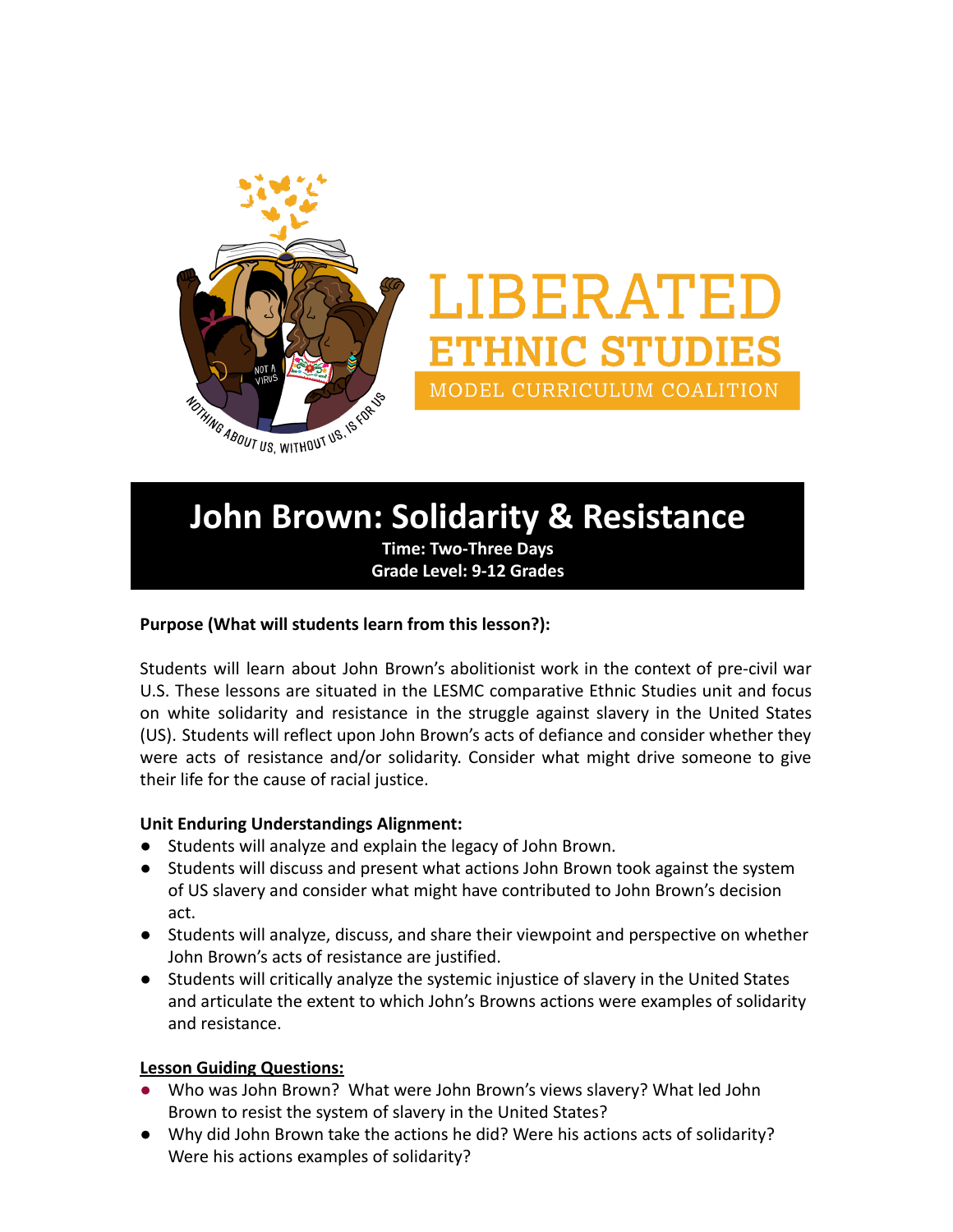● Were John Brown's actions justified?

#### **Essential Skills:**

- Engage in Critical thinking
- Demonstrate Critical and Respectful Dialogue
- Practice Individual and Group Reading
- Writing a well-reasoned short paragraph expressing a personal point of view
- Work in collaboration with others to reach consensus on a controversial subject and creatively present the groups perspective persuasively.

#### **[Cultural Wealth](https://drive.google.com/file/d/0B0c4WTZSk3sNNlJuV1NobldqTHc/view?usp=sharing) (Yosso, p. 78):**

● Resistance capital

#### **[Ethnic Studies Principles Alignment:](https://docs.google.com/document/d/1IXvC0GexzT95ptWjV8I5AMmghJ4ch0HQc_uOkKslPSU/edit?usp=sharing)**

- **●** Cultivate empathy, community actualization, cultural perpetuity, self-worth, self-determination, and the holistic well-being of all participants, especially Native peoples and people of color.
- **●** Critique empire and its relationship to white supremacy, racism, patriarchy, and cis-heteropatriarchy.
- **●** Challenge imperialist/colonial hegemonic beliefs and practices on the ideological, institutional, interpersonal, and internalized levels.
- Connect ourselves to past and contemporary resistance movements that struggle for social justice on the global and local levels.

#### **Standards Alignment:**

#### **COMPREHENSION AND COLLABORATION, STANDARD 3:**

- 1. Initiate and participate effectively in a range of collaborative discussions with diverse partners on grades 11-12 topics, texts, and issues, building on others' ideas and expressing their own clearly and persuasively.
- 3. Evaluate a speaker's point of view, reasoning, and use of evidence and rhetoric, assessing the stance, premises, links among ideas, word choice, points of emphasis, and tone used.

**[CCSS.ELA-LITERACY.RH.11-12.1](http://www.corestandards.org/ELA-Literacy/RH/11-12/1/):** Cite specific textual evidence to support analysis of primary and secondary sources, connecting insights gained from specific details to an understanding of the text as a whole.

**[CCSS.ELA-LITERACY.RH.11-12.2](http://www.corestandards.org/ELA-Literacy/RH/11-12/2/):** Determine the central ideas or information of a primary or secondary source; provide an accurate summary that makes clear the relationships among the key details and ideas.

**[CCSS.ELA-LITERACY.W.11-12.2.A:](http://www.corestandards.org/ELA-Literacy/W/11-12/2/a/)** Introduce a topic; organize complex ideas, concepts, and information so that each new element builds on that which precedes it to create a unified whole; include formatting (e.g., headings), graphics (e.g., figures, tables), and multimedia when useful to aiding comprehension.

**[CCSS.ELA-LITERACY.W.11-12.2.B](http://www.corestandards.org/ELA-Literacy/W/11-12/2/b/):** Develop the topic thoroughly by selecting the most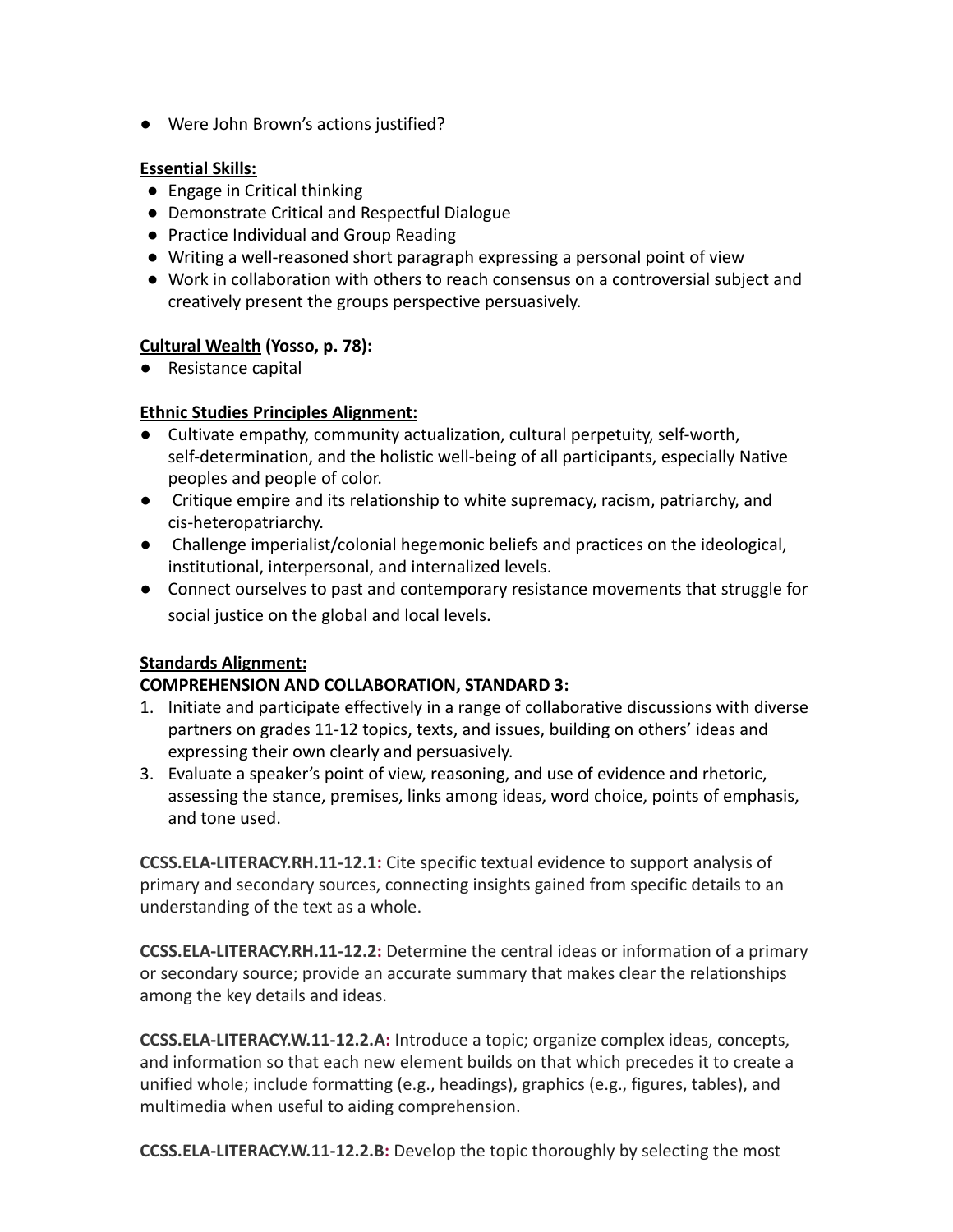significant and relevant facts, extended definitions, concrete details, quotations, or other information and examples appropriate to the audience's knowledge of the topic.

**[CCSS.ELA-LITERACY.W.11-12.8](http://www.corestandards.org/ELA-Literacy/W/11-12/8/):** Gather relevant information from multiple authoritative print and digital sources, using advanced searches effectively; assess the strengths and limitations of each source in terms of the task, purpose, and audience; integrate information into the text selectively to maintain the flow of ideas, avoiding plagiarism and overreliance on any one source and following a standard format for citation.

**[CCSS.ELA-LITERACY.W.11-12.9](http://www.corestandards.org/ELA-Literacy/W/11-12/9/):** Draw evidence from literary or informational texts to support analysis, reflection, and research.

| <b>Materials:</b>                      |                                          |
|----------------------------------------|------------------------------------------|
| <b>Youtube Video:</b>                  | John Brown's Holy War: American          |
| https://www.youtube.com/watch?v=r38qD  | Experience article.                      |
| <b>SmwsLE</b>                          | https://www.pbs.org/wgbh/americanexpe    |
|                                        | rience/films/brown/                      |
| <b>LESMC HANDOUT: (Force Copy)</b>     |                                          |
| https://docs.google.com/document/d/1TQ | Google slides: (force copy)              |
| TzO6YWTnPp9dlCjmUZv7gXBvPSscrI/copy    | https://docs.google.com/presentation/d/1 |
|                                        | o60x-y19fHFsAc4VZmQy-yYxjXm4ACxUfqfo     |
|                                        | IcTZktA/copy                             |

#### **Modifications, Accommodations, Resources for Multilingual Students:**

| Depending on the level of student                                        | Depending on the level of student                              |
|--------------------------------------------------------------------------|----------------------------------------------------------------|
| comprehension, the teacher may need                                      | comprehension, the teacher may need to                         |
| to front load or scaffold the following                                  | front load or scaffold the following quotes:                   |
| concepts:                                                                | • "means can therefore justify the means"                      |
| • "actions of resistance"<br>Abolitionist<br><b>Underground Railroad</b> | "violence in a righteous cause was a light<br>to purification" |

### **Critical Vocabulary (Pre-lesson):**

| <b>CRITICAL</b><br><b>VOCABULARY</b> | <b>Definition and Rationale for</b><br>choosing this word, phrase, or<br>concept | Idea for pre-teaching or<br>front-loading the concept. |
|--------------------------------------|----------------------------------------------------------------------------------|--------------------------------------------------------|
| <b>Abolitionists</b>                 | A person who wants a particular<br>practice or institution                       |                                                        |
|                                      | terminated. In this case, the<br>abolition of enslavement.                       |                                                        |
| <b>Underground Railroad</b>          | A network of people throughout                                                   |                                                        |
|                                      | the Americas engaged in the                                                      |                                                        |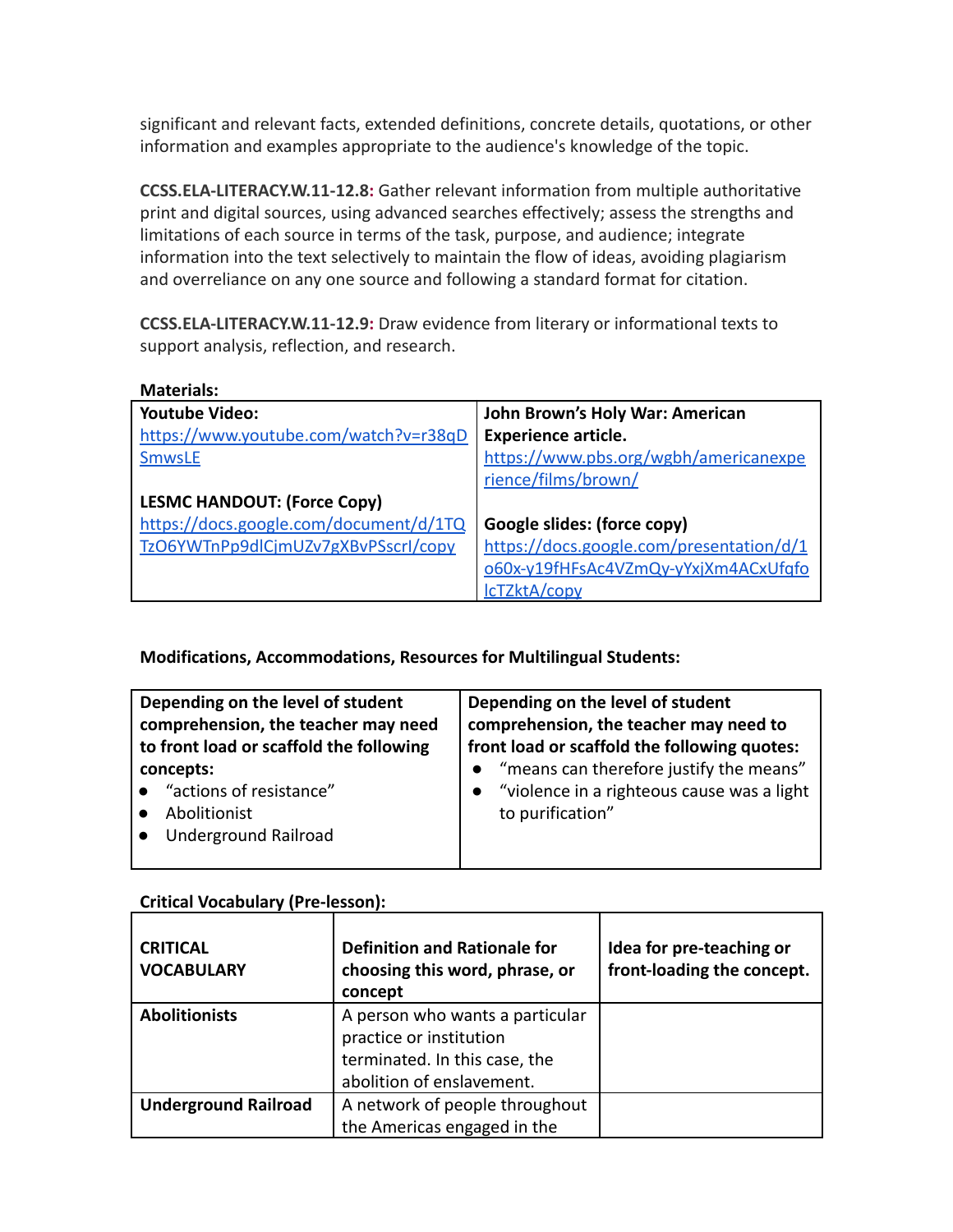| process of helping slaves escape |  |
|----------------------------------|--|
| ' to freedom.                    |  |

### **Critical Vocabulary (In lesson):**

| <b>CRITICAL</b><br><b>VOCABULARY</b> | <b>Definition and Rationale for</b><br>choosing this word, phrase, or<br>concept                                                         | Idea for pre-teaching or<br>front-loading the concept. |
|--------------------------------------|------------------------------------------------------------------------------------------------------------------------------------------|--------------------------------------------------------|
| Resistance                           | An act of dissent or defiance<br>aimed at an oppressive force.                                                                           | See handout                                            |
| Solidarity                           | unity or agreement of feeling or<br>action, especially among<br>individuals with a common<br>interest; mutual support within a<br>group. | See handout                                            |
|                                      |                                                                                                                                          |                                                        |

## **C1: Cultural Ritual and/or Energizer**

| <b>STFP</b> | <b>DESCRIPTION</b>                                               | <b>TIME</b> |
|-------------|------------------------------------------------------------------|-------------|
| Step 1      | Slide 1: Title slide                                             | 3 minutes   |
|             | <b>Slide 2: Land Acknowledgement</b>                             |             |
|             | [Create a land acknowledgement that is meaningful to the land    |             |
|             | you occupy and your positionality.]                              |             |
| Step 2      | <b>Slide 3: Ancestor Acknowledgement</b>                         |             |
|             | Bruce Klunder was an activist for housing and education justice. | 5 minutes   |
|             | https://www.splcenter.org/rev-bruce-klunder                      |             |
| Step 3      | <b>Slide 4: John Brown Learning Objectives</b>                   |             |
|             | Teacher introduces Learning Objectives                           |             |
|             |                                                                  |             |
| Step 4      | Slide 5: Cultural Energizer (Learn, Mean, Questions)             |             |
|             | Teacher reads the short story from Unsung Heroes by Howard       |             |
|             | Zinn (or ask students to popcorn read). Ask students to          |             |
|             | complete the document.                                           |             |
|             |                                                                  |             |
| Step 5      | <b>Slide 6: Critical Terms</b>                                   |             |
|             | Teacher should Explain the terms. Teachers disseminate           |             |
|             | worksheets and in small groups, ask students to quickly provide  |             |
|             | a pictorial example for each term or a short paragraph.          |             |
|             |                                                                  |             |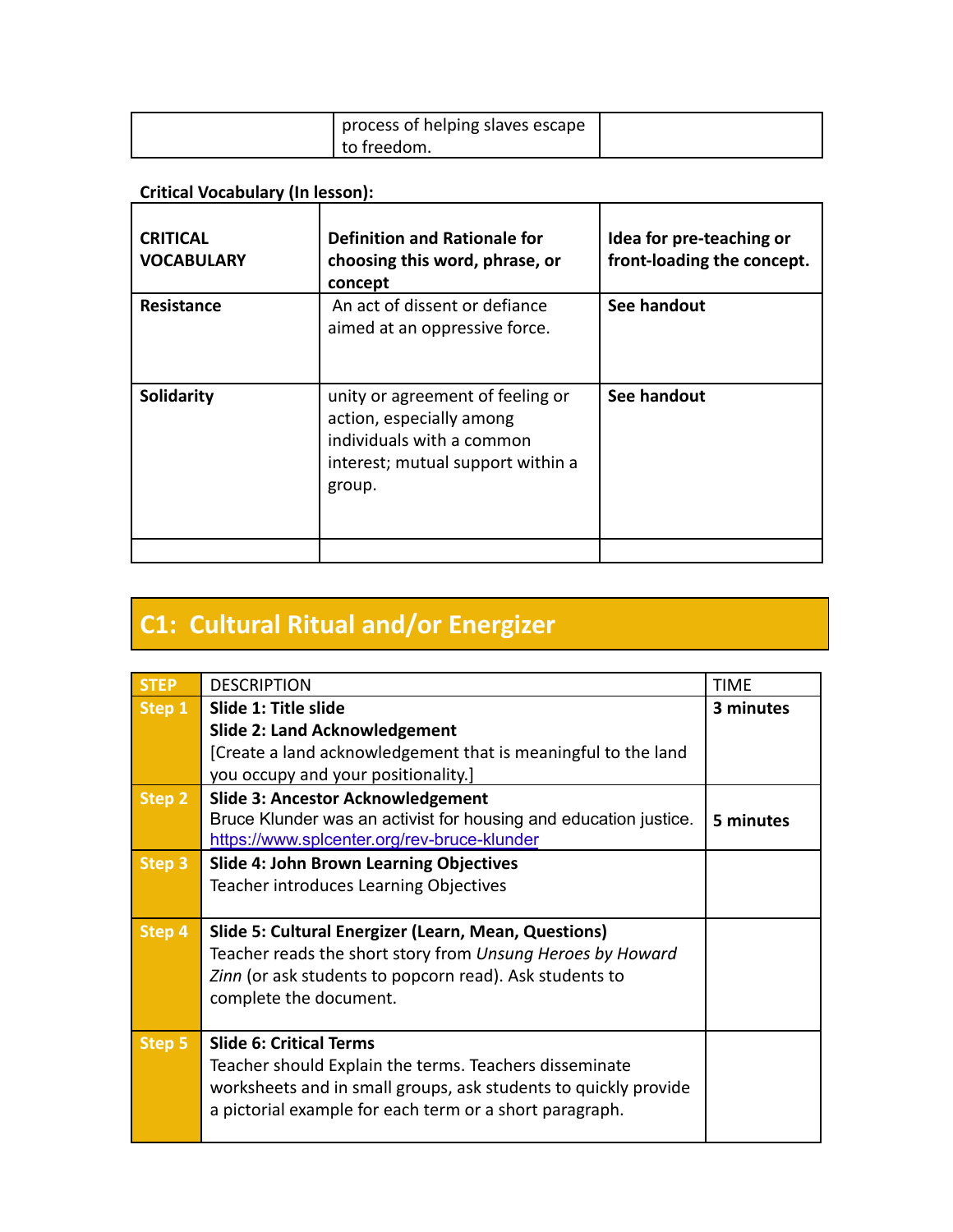|        | https://docs.google.com/document/d/1qs-kKSot3ddkpAdSeQnrSGHw<br>LVoFpNOY/copy                                     |            |
|--------|-------------------------------------------------------------------------------------------------------------------|------------|
|        | After 15 minutes, teacher should ask for random responses and<br>clarify any misunderstandings or misconceptions. |            |
| Step 5 | <b>Quick write:</b> Teachers may use the handout or a padlet for this<br>assignment.                              | 15 minutes |

## **C2: Critical Concepts**

| <b>STEP</b> | <b>DESCRIPTION</b>                                                                                                                                                                                                                                                                                                                                     | <b>TIME</b>          |
|-------------|--------------------------------------------------------------------------------------------------------------------------------------------------------------------------------------------------------------------------------------------------------------------------------------------------------------------------------------------------------|----------------------|
| Step 1      | Short reading: Ask students to read the following biography<br>from PBS on John Brown.<br>Teachers engage students in a critical reading and ask students                                                                                                                                                                                              | $5 - 10$<br>minutes  |
|             | to complete a section on short reading in handout.<br>https://www.pbs.org/wgbh/aia/part4/4p1550.html                                                                                                                                                                                                                                                   |                      |
| Step 2      | Slide 7 Who was John Brown?                                                                                                                                                                                                                                                                                                                            | 10 minutes           |
|             | Teacher gives a short lecturette on John Brown as students<br>listen.                                                                                                                                                                                                                                                                                  |                      |
|             | The teacher should let students know that John Brown's father<br>was adamantly anti-enslavement. Owen Brown raised his<br>family to live in harmony with the neighboring native<br>community and explicitly taught his son to treat all people<br>with love (according to his religion). John Brown undoubtedly<br>learned anti-racism at a young age. |                      |
| Step 3      | Slide 8 John's ideas                                                                                                                                                                                                                                                                                                                                   | $15 - 20$<br>minutes |
|             | Teacher continues John Brown's story and asks students to<br>complete a section on John's ideas in the handout. Give<br>students ample time and resources to complete. Ask for<br>random responses from students and teacher should clarify<br>outstanding questions or misconceptions.                                                                |                      |
|             | Divide students into four groups, ask them to define<br>highlighted terms and to provide an example for each:<br>What do actions of resistance look like? Is it always<br>1.                                                                                                                                                                           |                      |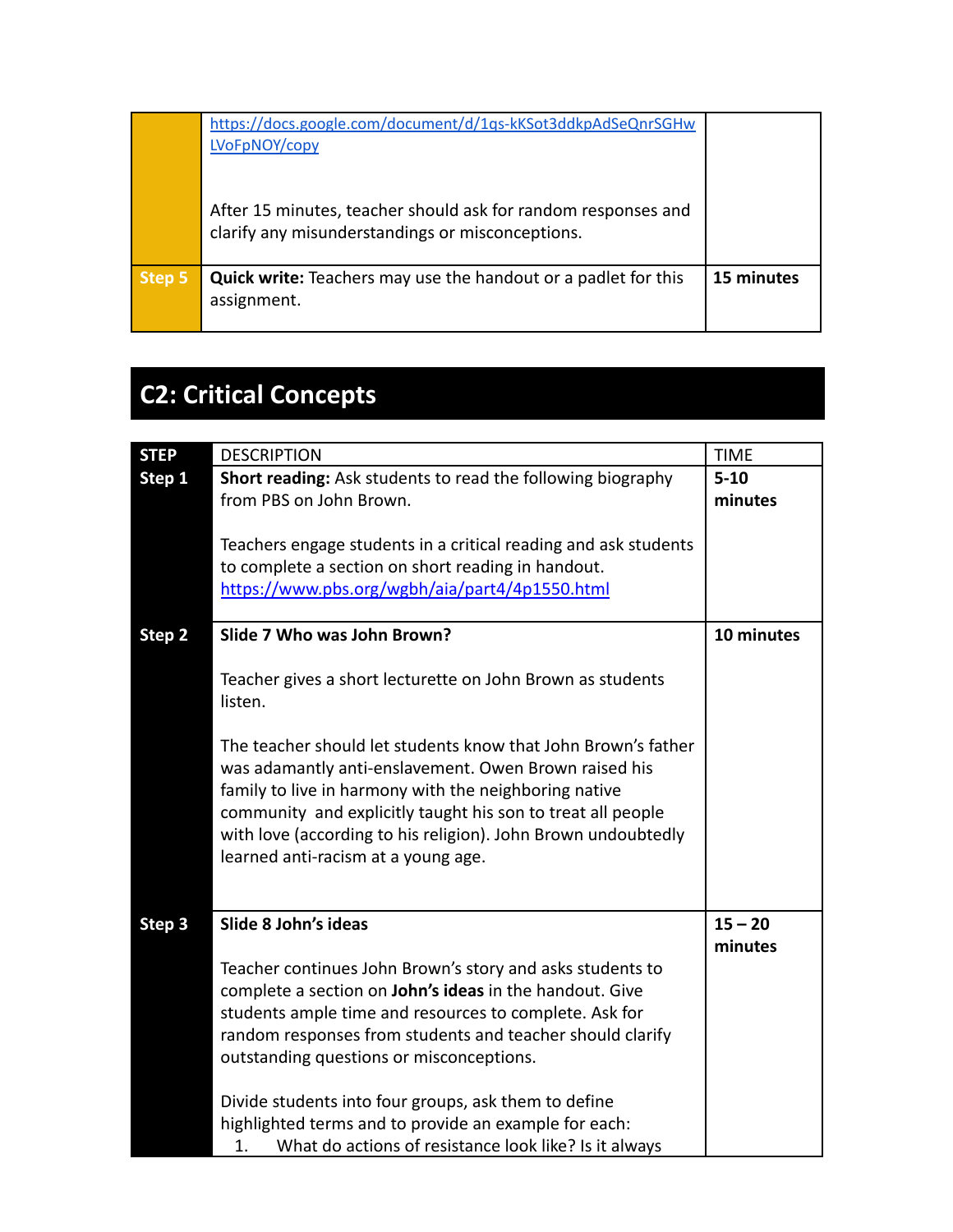|        | violent? [is not always violent; can be taking a stand;                                                                  |            |
|--------|--------------------------------------------------------------------------------------------------------------------------|------------|
|        | BLM etc.]                                                                                                                |            |
|        | What does the clause "means can therefore justify the<br>2.                                                              |            |
|        | ends," mean?<br>What is an abolitionist and the underground railroad?<br>3.                                              |            |
|        | What does the clause "violence in a righteous cause<br>4.                                                                |            |
|        | was a light to purification" mean?                                                                                       |            |
|        |                                                                                                                          |            |
|        | Engage students in a whole group discussion focused on what                                                              |            |
|        | was so bad about slavery that it lead John Brown into action?                                                            |            |
|        |                                                                                                                          |            |
|        |                                                                                                                          |            |
|        |                                                                                                                          |            |
| Step 4 | Slide 9 Kansas Nebraska Act                                                                                              | 15 minutes |
|        |                                                                                                                          |            |
|        | Teacher continues John Brown's story and asks students to<br>complete the section on Kansas Nebraska Act in the handout. |            |
|        | Clarify concepts like "pervasiveness of slavery" (political and                                                          |            |
|        | economic interest over people). Explain "balance" and what it                                                            |            |
|        | meant to "to sway the vote".                                                                                             |            |
|        | Give students ample time and resources to complete.                                                                      |            |
|        | Ask for random responses from students and the teacher                                                                   |            |
|        | should clarify outstanding questions or misconceptions.                                                                  |            |
|        |                                                                                                                          |            |
|        |                                                                                                                          |            |
| Step 6 | <b>Slide 10 John Brown's Reaction</b>                                                                                    | 5 minutes  |
|        | [Tell the story]                                                                                                         |            |
|        | What did John Brown Do?                                                                                                  |            |
|        | What were the results of his action?                                                                                     |            |
|        | What would have caused John Brown to engage in<br>these actions?                                                         |            |
|        | -What were John Brown's choices?                                                                                         |            |
|        | <b>Slide 11 Recruiting Convention</b>                                                                                    |            |
|        |                                                                                                                          |            |
|        | Teacher continues the lecturette.                                                                                        |            |
| Step 7 | Slide 12 John Brown                                                                                                      | 20 minutes |
|        | Short video clip                                                                                                         |            |
|        | JOHN BROWN: Crazed Terrorist or American Hero?   The Raid                                                                |            |
|        | on Harpers Ferry<br>https://www.youtube.com/watch?v=r38qDSmwsLE                                                          |            |
|        |                                                                                                                          |            |
|        | Teacher should review the questions on the handout prior to                                                              |            |
|        | showing the video clip, particular attention to the references                                                           |            |
|        | revolutionary hero or midnight terrorist used by the narrator                                                            |            |
|        | in the video.                                                                                                            |            |
|        | Have students watch the video and complete the video                                                                     |            |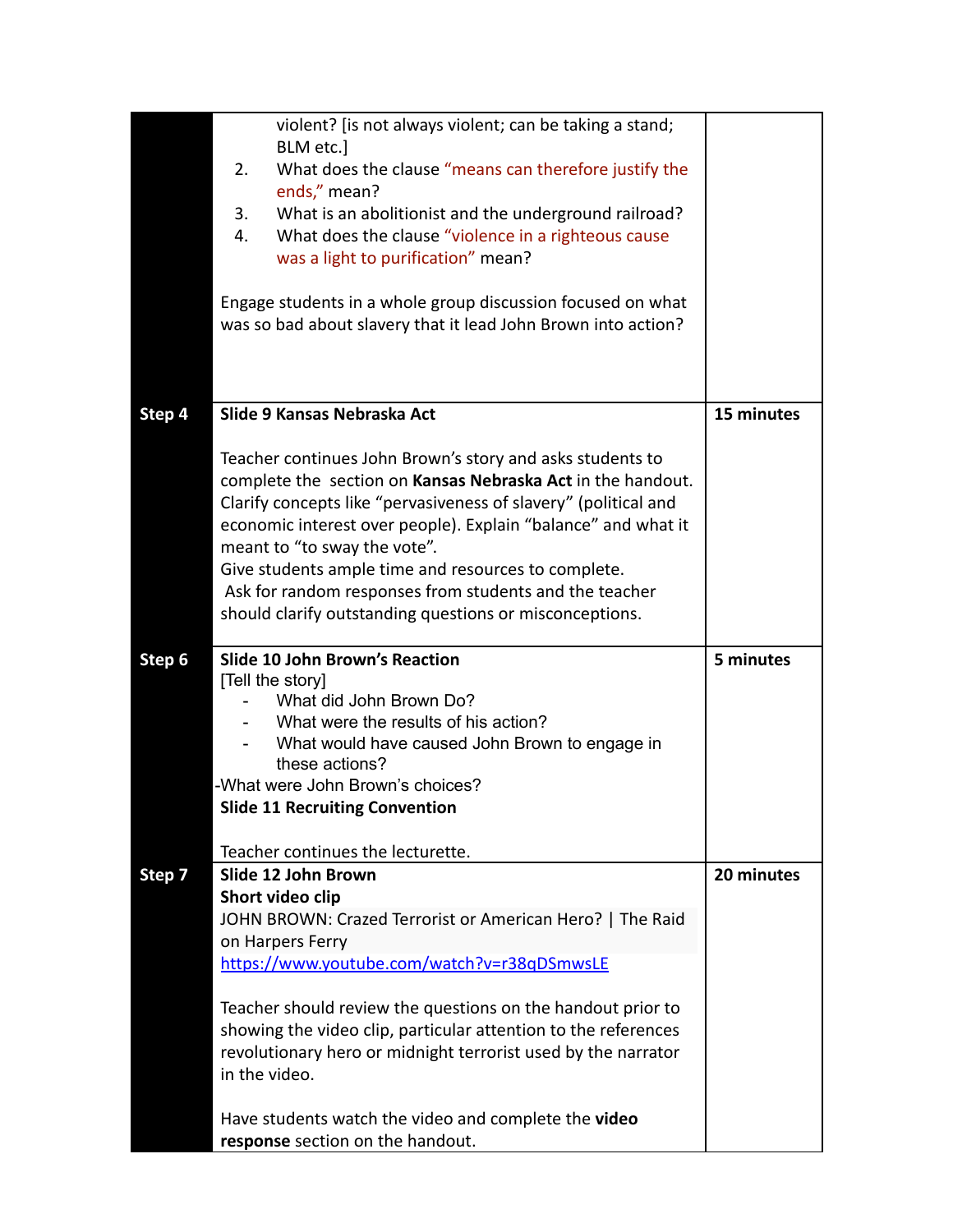|        | Students discuss their responses with a neighbor.                                                                                                                                                       |            |
|--------|---------------------------------------------------------------------------------------------------------------------------------------------------------------------------------------------------------|------------|
| Step 6 | Teacher facilitates post viewing discussion.<br>What do you think of John Brown's actions?<br>$\bullet$<br>What do you think drove John Brown?<br>$\bullet$<br>Were his actions justified?<br>$\bullet$ | 10 minutes |
|        | Is there something else he could have done?<br>$\bullet$<br>What did the narrator mean "John Brown midnight<br>$\bullet$<br>terrorist or revolutionary hero?".                                          |            |
|        | Students may write a short summary of what they learned.                                                                                                                                                | 5 minutes  |

## **C3: Community Collaboration and/or Critical Cultural Production**

| <b>STEP</b> |                                                                                                                                                                                                         | <b>TIME</b> |
|-------------|---------------------------------------------------------------------------------------------------------------------------------------------------------------------------------------------------------|-------------|
| Step 1      | <b>Slide 13: Community Collaboration</b>                                                                                                                                                                | 30 minutes  |
|             | Have students complete a poster. They might want to use<br>canva to create their poster.                                                                                                                |             |
|             | Ask students to revisit the handout "Learn, Significance and<br>Remaining Questions". Prepare to share responses.                                                                                       |             |
| Step 2      | <b>Gallery Walk or Presentations</b><br>Have students show their work and discuss.                                                                                                                      | 10 minutes  |
| Step 3      | Teacher explains to students:<br>In today's society, John Brown's actions are considered heroic,<br>but these activities were to take place today, why would these<br>actions be taboo?                 | 15 minutes  |
|             | We all grow up in the system where we are often taught the<br>dichotomized ideas of good vs. evil, hero vs. villain and<br>sometimes these absolute terms are too simplistic.                           |             |
|             | Abolitionists didn't start off as abolitionists. It takes conscious<br>work to become anti-racist activists, to decide to give your life<br>up to liberate others. John Brown hated systemic oppression |             |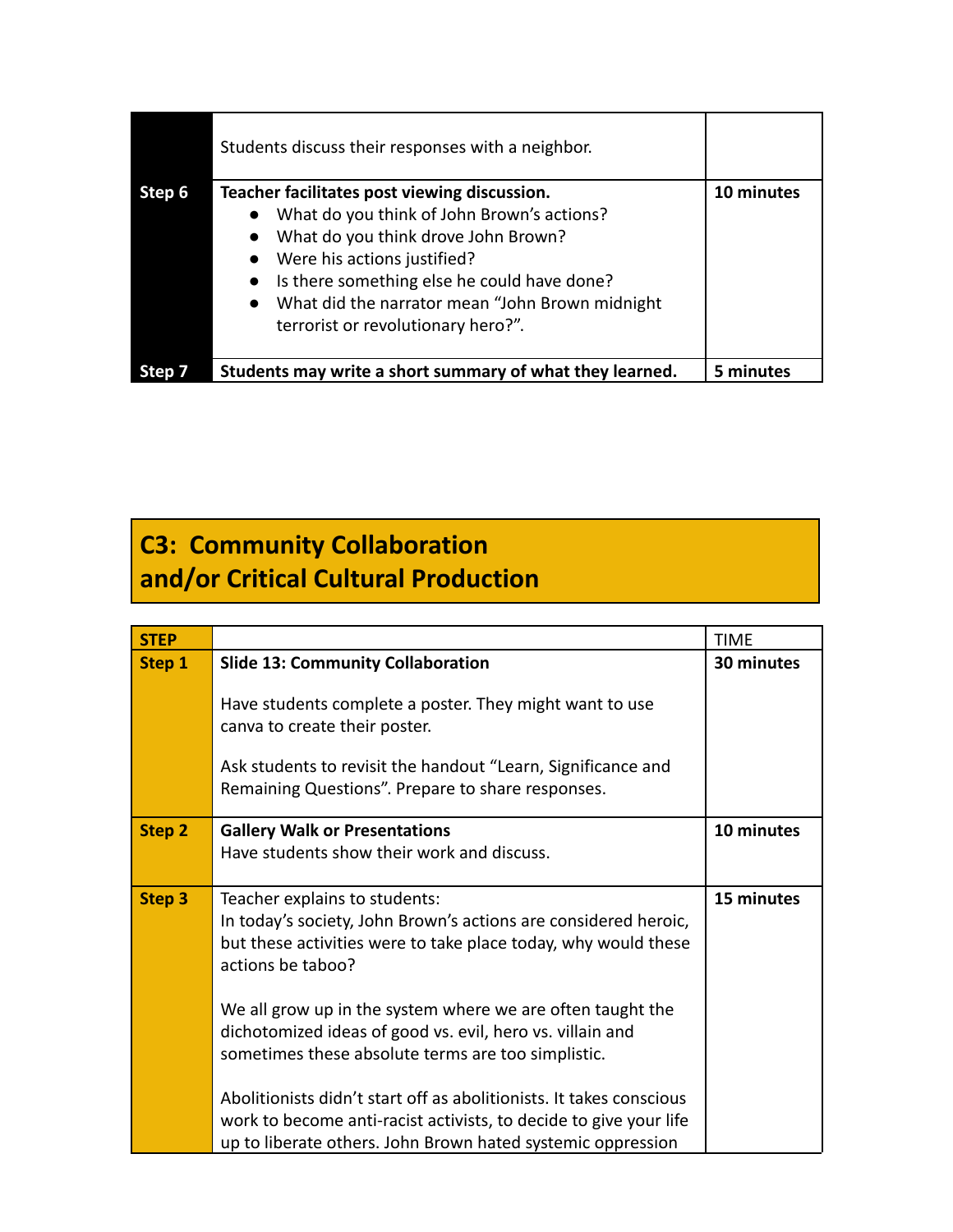and enslavement. How would you describe the depth of compassion and empathy that John Brown displayed for others?

Ask students to construct and articulate an opinion: *Why do we think John Brown's actions are considered heroic, today?*

## **C4: Conclusive Dialogue/Critical Circular Exchange**

| Step 1                   | Slide 15<br>Teacher explains to students and leads a discussion on the<br>following:<br>Systemic oppression is not just symbolic; historically violent<br>$\bullet$<br>acts have been and continue to be leveled at those with<br>marginalized identities.<br>What is meant by the sentence: It is not just an<br>$\bullet$<br>intellectual endeavor to talk about the implications of<br>violence.<br>What are examples from history where others have stood<br>up against injustice using arms or taken actions that might<br>be considered violent? |
|--------------------------|--------------------------------------------------------------------------------------------------------------------------------------------------------------------------------------------------------------------------------------------------------------------------------------------------------------------------------------------------------------------------------------------------------------------------------------------------------------------------------------------------------------------------------------------------------|
| Step 2                   | Slide 16 Teacher lecturette, Student dialogue and Handout                                                                                                                                                                                                                                                                                                                                                                                                                                                                                              |
|                          | Teacher poses to students; Can we agree the dichotomy of<br>hero vs. villain, bad vs. good, pure vs. evil is too simple an<br>explanation for complex actions?                                                                                                                                                                                                                                                                                                                                                                                         |
|                          | Ask students to complete the handout:                                                                                                                                                                                                                                                                                                                                                                                                                                                                                                                  |
|                          | Abolitionists did not start out as abolitionists; how did<br>they get there?<br>Many abolitionists of his time did not believe in actions<br>$\bullet$<br>of violent resistance; why?<br>White abolitionists were not enslaved, yet they hated<br>the enslavement of others; what motivated them?<br>What does it take to swim against the cultural current of<br>$\bullet$                                                                                                                                                                            |
|                          | the time?<br>When and why is a "villain" turned into a "hero"? What<br>purposes does that serve?                                                                                                                                                                                                                                                                                                                                                                                                                                                       |
| <b>Further Extension</b> | <b>Slide 17 Conclusive Dialogue</b>                                                                                                                                                                                                                                                                                                                                                                                                                                                                                                                    |
|                          | Teacher can provide some information about the current<br>prison abolitionist movement and have students consider:                                                                                                                                                                                                                                                                                                                                                                                                                                     |